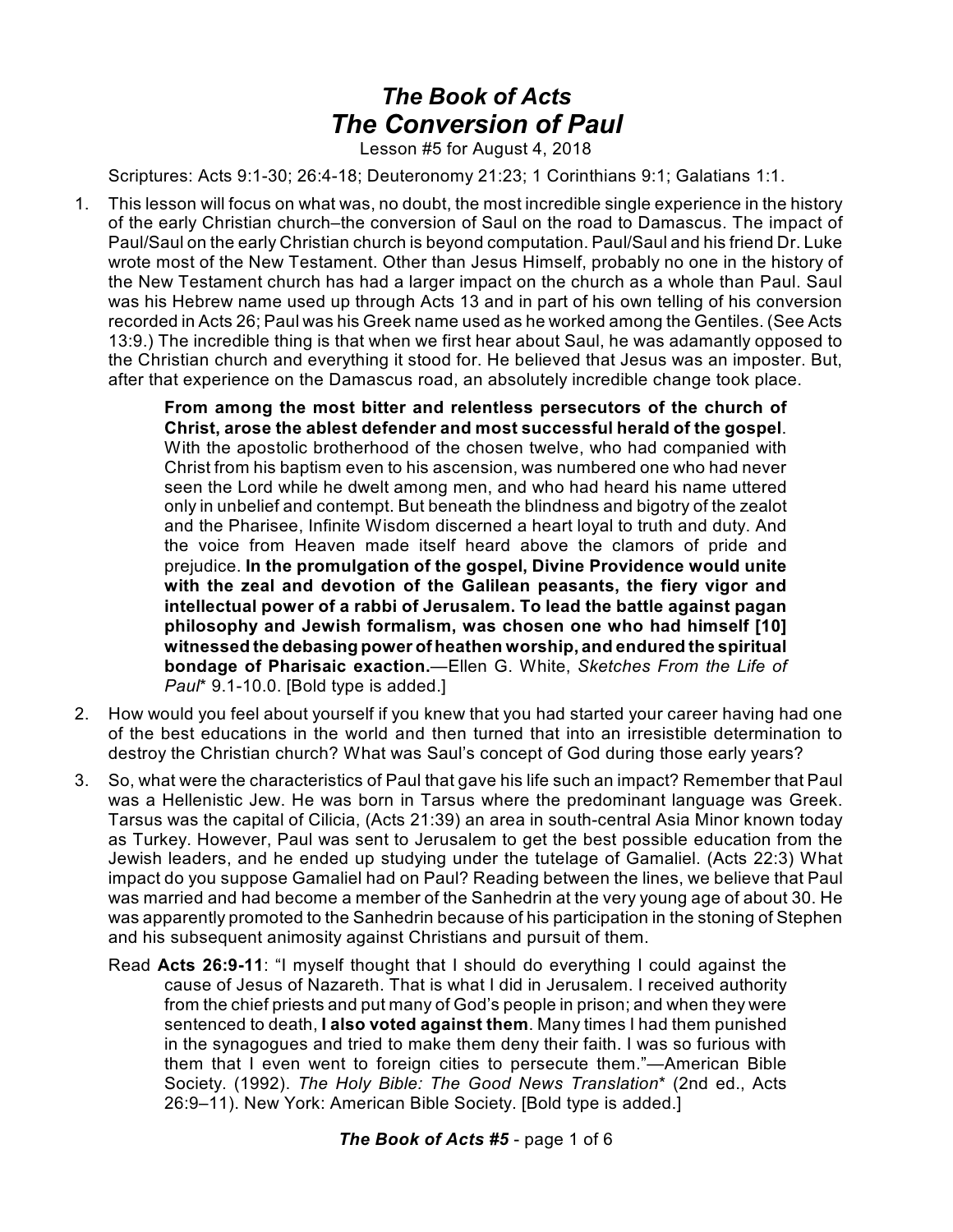- 4. Like the thief on the cross and even after he heard the sermon from Stephen, Saul allowed himself to be convinced by the teachings of the Pharisees that this Jesus could not be the Messiah for whom they were looking. How could someone who hung on a Roman cross possibly be the Jewish Messiah? (Deuteronomy 21:23) Jesus had been crucified as a traitor to the Roman government–that was the treatment for the worst kind of criminal.
	- Acts 9:1-2: <sup>1</sup>In the meantime Saul kept up his violent threats of murder against the followers of the Lord. He went to the High Priest <sup>2</sup>and asked for letters of introduction to the synagogues in Damascus, so that if he should find there any followers of the Way of the Lord, he would be able to arrest them, both men and women, and bring them back to Jerusalem.—*Good News Bible*.\*
- 5. After having done as much damage as he possibly could to the Christian church in and around Jerusalem, he was looking for new territory in which to carry out his murderous plans. Damascus, in the country of Syria, was already an ancient city located about 135 miles north of Jerusalem, and it had a large Jewish population. The Jewish Sanhedrin had convinced the Roman government that the Sanhedrin should be allowed to have a certain amount of jurisdiction over Jews no matter where they lived. The Sanhedrin was in constant communication with the various Jewish communities through the use of letters normally carried by a *shaliah*–"one who was sent"–(from the Hebrew *shalal*, "to send"). A *shaliah* was obviously designated by the Sanhedrin to carry out their wishes.
- 6. When Saul sought permission from the high priest to carry authority from the Sanhedrin to Damascus to persecute Christians, he became a *shaliah*, sent by the Sanhedrin to destroy the Christian church in that area. Interestingly enough, the Greek equivalent of a *shaliah* is an *apostolos* from which we get the English word *apostle*. From being an *apostle* of the Sanhedrin, Saul/Paul became an *apostle* of Jesus Christ.
- 7. Would it be fair to say that one of Saul's most important characteristics was zeal? Have you ever felt real zeal for any cause? What really made it "burn" within you? What was it that inspired you?
	- **Acts 9:3-9**: <sup>3</sup> As Saul was coming near the city of Damascus, suddenly a light from the sky flashed round him. <sup>4</sup>He fell to the ground and heard a voice saying to him, "Saul, Saul! Why do you persecute me?"

<sup>5</sup> "Who are you, Lord?" he asked.

"I am Jesus, whom you persecute," the voice said. <sup>6</sup> But get up and go into the city, where you will be told what you must do."

 $7$  The men who were traveling with Saul had stopped, not saying a word; they heard the voice but could not see anyone. <sup>8</sup>Saul got up from the ground and opened his eyes, but could not see a thing. So they took him by the hand and led him into Damascus. <sup>9</sup>For three days he was not able to see, and during that time he did not eat or drink anything.—*Good News Bible*.\* (Acts 9:3-9).

- 8. The road into Damascus from the foothills of Mount Hermon gives one an opportunity to look over the city. Somewhere on that road as Saul was traveling with his companions and they were thinking about how they would arrest Christians, Saul was suddenly struck down by a bright light. While Saul's companions heard a noise, only Saul apparently heard the verbal message from Jesus Himself. (Acts 22:7-8) To Saul/Paul himself this was a very important moment. From then on in his life, he considered himself to have been commissioned by Jesus Himself to do His work. (1 Corinthians 9:1; 15:8)
- 9. While we may not have the entire conversation between Jesus and Saul, it was not a very lengthy conversation in any case. In effect, Jesus said to Saul: "You are having a hard time with your conscience. Aren't you?"

Saul had taken a prominent part in the trial and conviction of Stephen, and the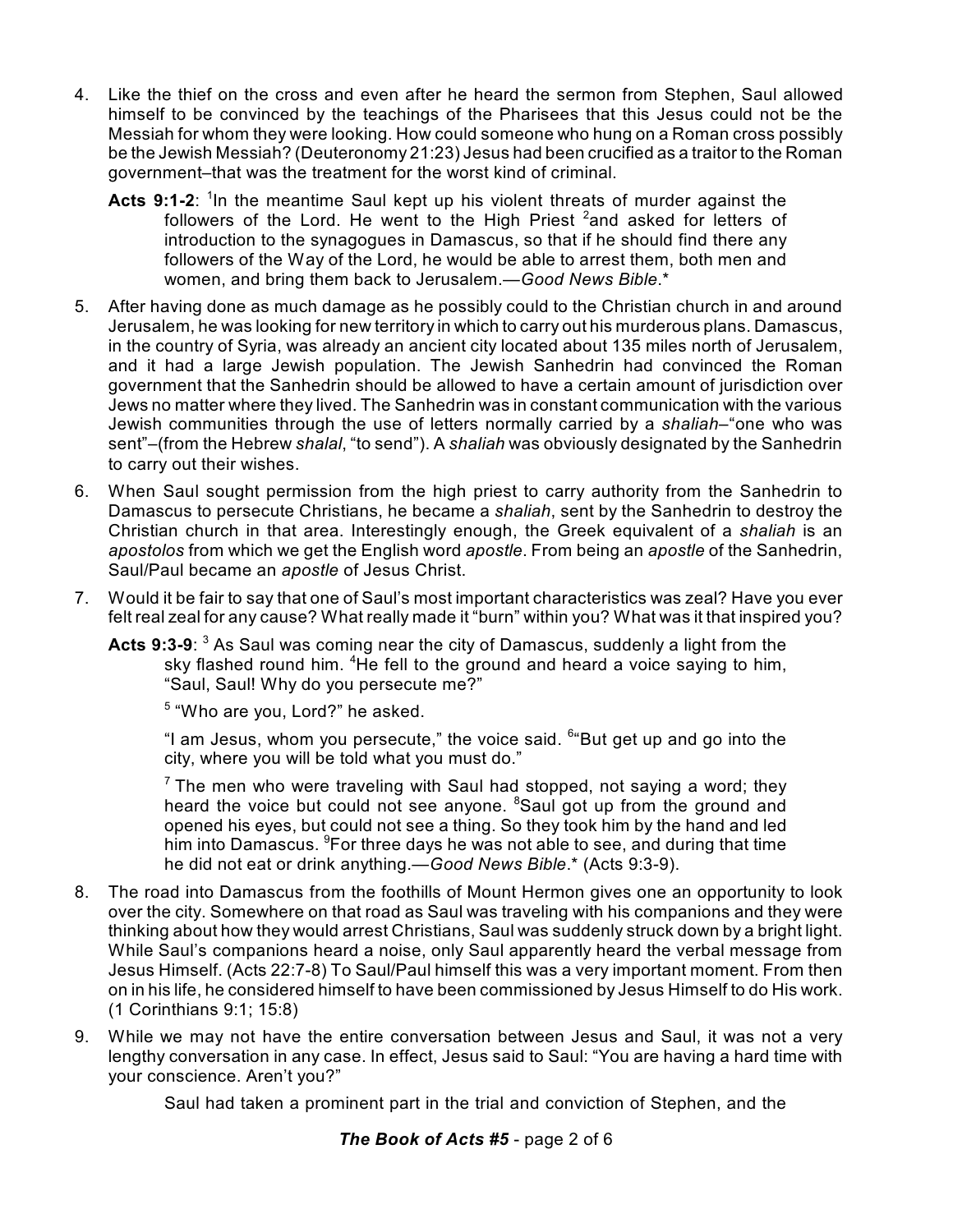striking evidences of God's presence with the martyr had led Saul to doubt the righteousness of the cause he had espoused against the followers of Jesus. His mind was deeply stirred. In his perplexity he appealed to those in whose wisdom and judgment he had full confidence. The arguments of the priests and rulers finally convinced him that Stephen was a blasphemer, that the Christ whom the martyred disciple had preached was an impostor, and that those ministering in holy office must be right.—Ellen G. White, *The Acts of the Apostles*\* 112.2-113.0.

- 10. How would you feel if you were struck to the ground by a bright light and Jesus Himself was talking to you? Would you be prepared to say, as Saul did: "What do you want me to do, Lord?" (See Acts 22:10.) Are we ready to say that? Already at that point, Saul was prepared to take up a new life. Blinded by the light, he was led into the city and taken to a house on Straight Street.
	- **Acts 9:10-19**: <sup>10</sup> There was a believer in Damascus named Ananias. He had a vision, in which the Lord said to him, "Ananias!"

"Here I am, Lord," he answered.

 $11$  The Lord said to him, "Get ready and go to Straight Street, and at the house of Judas ask for a man from Tarsus named Saul. He is praying, <sup>12</sup>and in a vision he has seen a man named Ananias come in and place his hands on him so that he might see again."

 $13$  Ananias answered, "Lord, many people have told me about this man and about all the terrible things he has done to your people in Jerusalem. <sup>14</sup>And he has come to Damascus with authority from the chief priests to arrest all who worship you."

<sup>15</sup> The Lord said to him, "**Go, because I have chosen him to serve me, to make my name known to Gentiles and kings and to the people of Israel.** <sup>16</sup>And I myself will show him all that he must suffer for my sake."

 $17$  So Ananias went, entered the house where Saul was, and placed his hands on him. "Brother Saul," he said, "the Lord has sent me—Jesus himself, who appeared to you on the road as you were coming here. He sent me so that you might see again and be filled with the Holy Spirit." <sup>18</sup>At once something like fish scales fell from Saul's eyes, and he was able to see again. He stood up and was baptized; <sup>19</sup>and after he had eaten, his strength came back.—*Good News Bible*.\* (Acts 9:10- 19). [Bold type is added.]

Try to imagine what was going through Ananias's mind during this episode!

- 11. Which do you think would have been a bigger shock to the Jewish leaders in Jerusalem and to the Christian community in Jerusalem and/or Damascus at that point: 1) That Paul had suddenly become a *Christian*? Or, 2) That he was commissioned to carry the gospel to the *Gentiles*?
- 12. How often do you think Jesus communicated with Paul during the remainder of his ministry? Or, do you think this one time was the only direct encounter?
	- Galatians 1:1,11-12: <sup>1</sup>From Paul, whose call to be an apostle did not come from human beings or by human means, but from Jesus Christ and God the Father, who raised him from death....

 $11$  Let me tell you, my brothers and sisters, that the gospel I preach is not of human origin. <sup>12</sup>I did not receive it from any human being, nor did anyone teach it to me. It was Jesus Christ himself who revealed it to me.—*Good News Bible*.\*

- 13. Surely, that one brief conversation alone would not qualify as the *giving of the gospel* from Jesus to Paul. Were other communications only through God's Word and prophets?
- 14. As Paul went about his ministry, think about the audiences to whom he preached. Would they have been more impressed to know that Paul had been commissioned by the original disciples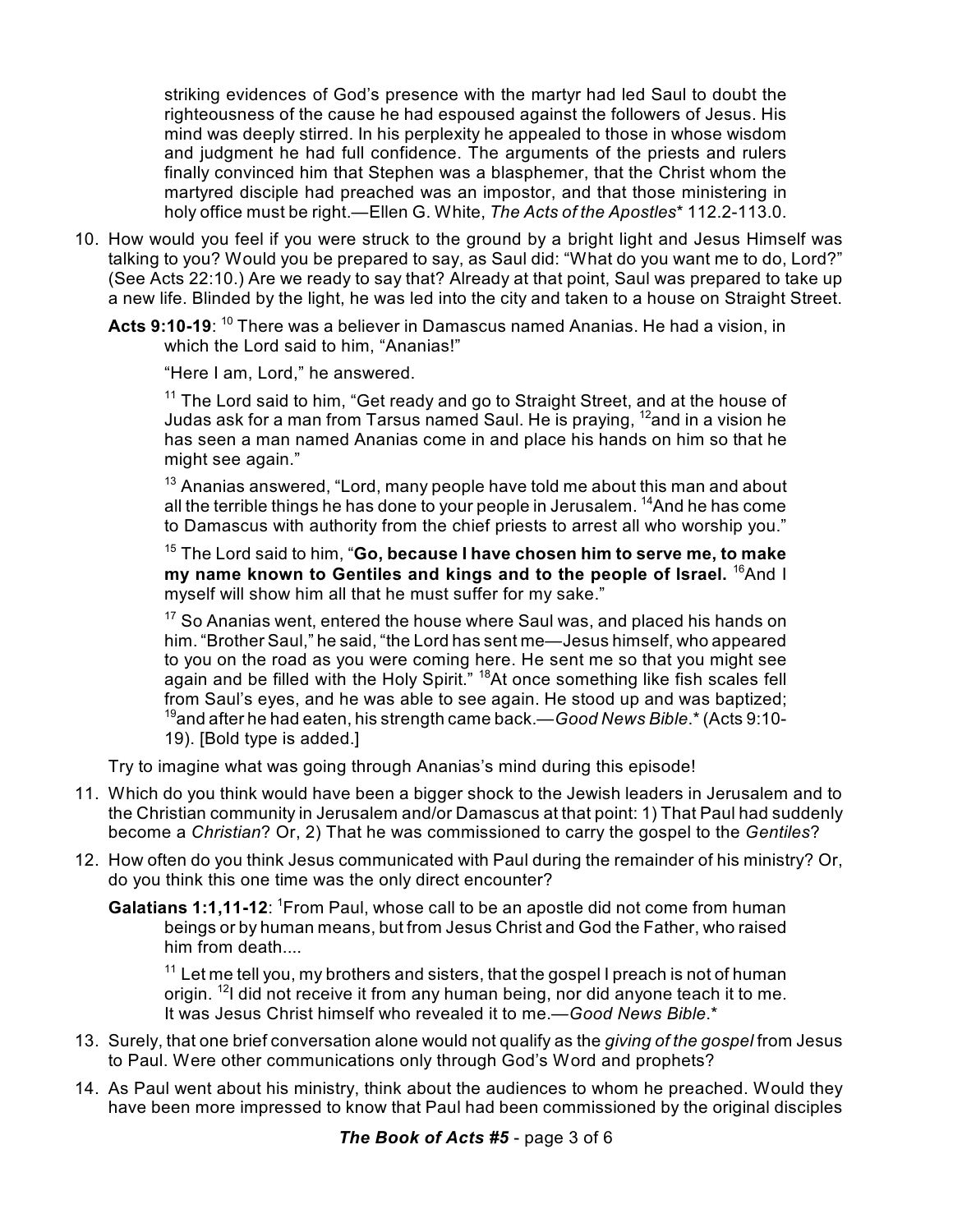in Jerusalem? Or, that Paul was given a commission by Jesus Christ Himself, the Son of God, to spread the gospel? Surely, no human or group of humans, no matter what efforts or what methods they may have used, could have impacted Paul as did that one encounter on the road to Damascus.

15. Paul preached the gospel in Damascus for a while, and then, fled to the desert in Arabia where he spent time in meditation, prayer, and study. Remember that it is quite likely that Paul had memorized much or all of the Old Testament in Hebrew during his education. Three years after the experience on the road to Damascus, he returned to Damascus to take up his defense of Christianity. Notice these words from Ellen White.

> Here, in the solitude of the desert, Paul had ample opportunity for quiet study and meditation. He calmly reviewed his past experience and made sure work of repentance. He sought God with all his heart, resting not until he knew for a certainty that his repentance was accepted and his sin pardoned. He longed for the assurance that Jesus would be with him in his coming ministry. He emptied his soul of [126] the prejudices and traditions that had hitherto shaped his life, and received instruction from the Source of truth. Jesus communed with him and established him in the faith, bestowing upon him a rich measure of wisdom and grace.—Ellen G. White, *The Acts of the Apostles*\* 125.3.-126.0.

- 16. Try to imagine how you would feel if you were a faithful Jew worshiping in one of the synagogues in Damascus and Paul showed up to preach. The faithful Jews, including the leaders of the synagogues, must have received messages through other *shaliahs* that Saul was coming to arrest and persecute the Christian believers. What a shock it must have been to hear Paul speak in favor of Jesus Christ. Did they have any idea of the impact Paul would have on the Christian church down through the ages from that point until the second coming of Jesus?
- 17. It is possible that Paul may have been one of those who tried to defeat Stephen in the synagogues of the Freedmen in Jerusalem.
	- **Acts 6:9-10:** <sup>9</sup>But he [Stephen] was opposed by some men who were members of the synagogue of the Freedmen (as it was called), which included Jews from Cyrene [Libya] and Alexandria. They and other Jews from the provinces of **Cilicia** [where Paul was from] and Asia started arguing with Stephen. <sup>10</sup>But the Spirit gave Stephen such wisdom that when he spoke, they could not refute him.—*Good News Bible*. [Content in brackets and bold type are added.]
- 18. Then it was Paul whose preaching could not be contradicted! The local authorities among the Jews in Damascus got permission from the Roman authorities to arrest Paul and put him to death. Fortunately, the believers heard about their plan and secretly let Paul down from a window in the city wall in a basket so he could escape.
- 19. From there, he returned to Jerusalem; but, the people in Jerusalem were just as skeptical of him as were the believers in Damascus! Try to imagine yourself traveling with Paul and discussing his situation during travel from Damascus back to Jerusalem. What do you think was going through his mind? He knew what he would find in Jerusalem. No one would believe his story. He had been gone for three years. What did he say to his wife? What did she say to him? Had he tried to communicate with her during his absence? What did those soldiers say about Paul?
- 20. So, what did happen?
	- **Acts 9:26-31:**  $^{26}$  Saul went to Jerusalem and tried to join the disciples. But they would not believe that he was a disciple, and they were all afraid of him. <sup>27</sup>Then Barnabas came to his help and took him to the apostles. He explained to them how Saul had seen the Lord on the road and that the Lord had spoken to him. He also told them how boldly Saul had preached in the name of Jesus in Damascus. <sup>28</sup>And so Saul stayed with them and went all over Jerusalem, preaching boldly in the name of the

## *The Book of Acts #5* - page 4 of 6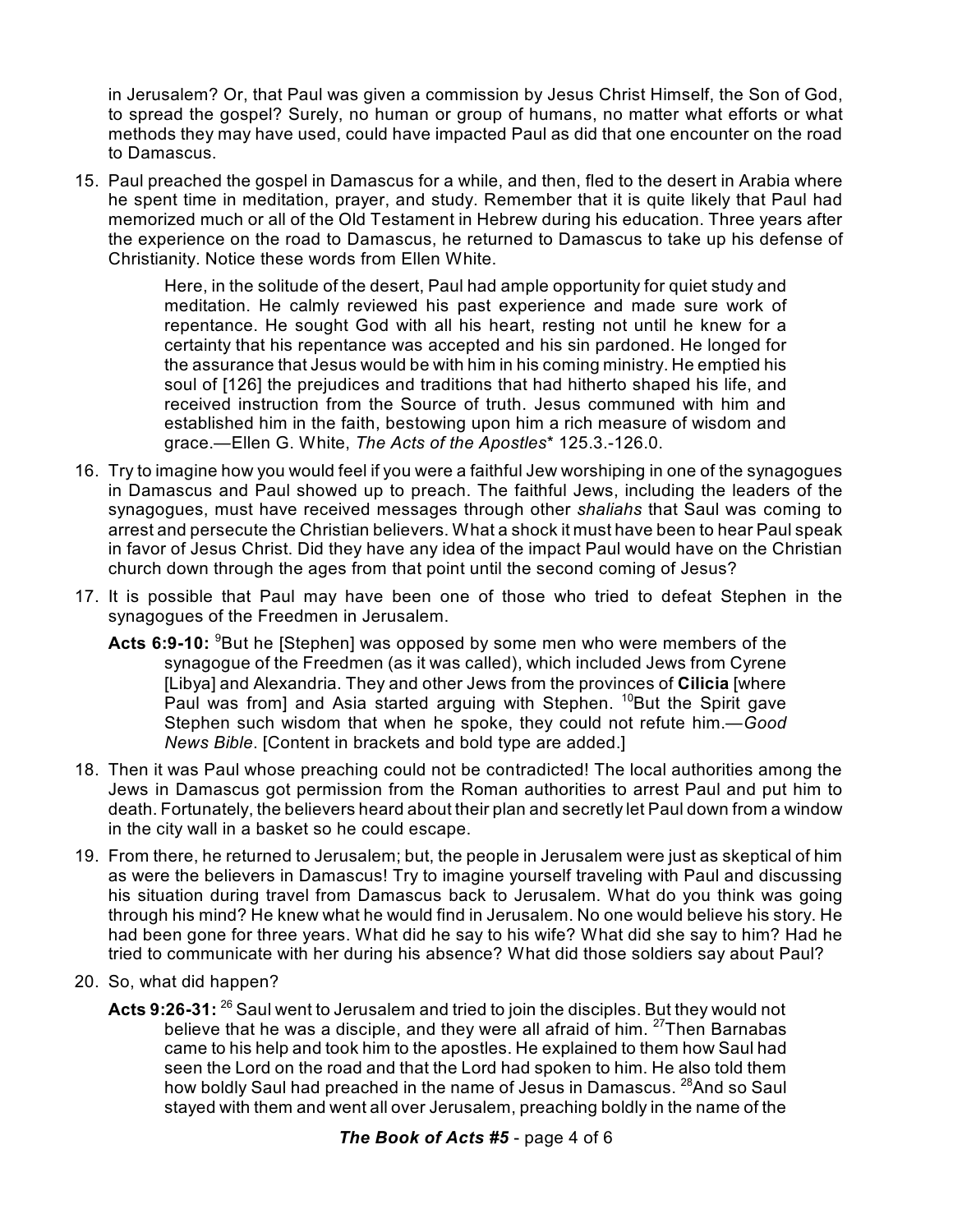Lord. <sup>29</sup>He also talked and disputed with the Greek-speaking Jews, but they tried to kill him.  $^{\rm 30}$ When the believers found out about this, they took Saul to Caesarea and sent him away to Tarsus.

 $31$  And so it was that the church throughout Judea, Galilee, and Samaria had a time of peace. Through the help of the Holy Spirit it was strengthened and grew in numbers, as it lived in reverence for the Lord.—*Good News Bible*.\* (Act 9:26- 31).

- 21. Once again, we find that Barnabas served a key role in the church in Jerusalem.
- 22. It was hard for the disciples of Jesus and the other Christian believers in Jerusalem ever to fully accept Paul's commission to spread the gospel to Gentiles. Somehow, they felt that it was at least partly wrong for Paul to so completely leave his commitment to Judaism. Years later, it was the Christian believers in Jerusalem who persuaded Paul to shave his head and go to the temple with four other believers; it was there on the last day of that commitment, that Paul was spotted and arrested, and he spent most of the rest of his life in prison.
- 23. Read Acts 21:8,16,21. Fortunately for Paul, the Hellenistic believers were much more ready to accept him as a fellow believer.

A general slain in battle is lost to his army, but his death gives no additional strength to the enemy. But when a man of prominence joins the opposing force, not only are his services lost, but those to whom he joins himself gain a decided advantage. Saul of Tarsus, on his way to Damascus, might easily have been struck dead by the Lord, and much strength would have been withdrawn from the persecuting power. But God in His providence not only spared Saul's life, but converted him, thus transferring a champion from the side of the enemy to the side of Christ. An eloquent speaker and a severe critic, Paul, with his stern purpose and undaunted courage, possessed the very qualifications needed in the early church.—Ellen G. White, *The Acts of the Apostles*\* 124.2.

Christ had commanded his disciples to go and teach all nations; but the previous teachings which they had received from the Jews made it difficult for them to fully comprehend the words of their Master, and therefore they were slow to act upon them. They called themselves the children of Abraham, and regarded themselves as the heirs of divine promise. **It was not until several years after the Lord's ascension that their minds were sufficiently expanded to clearly understand the intent of Christ's words, that they were to labor for the conversion of the Gentiles as well as of the Jews.** Their minds were particularly called out to this part of the work by the Gentiles themselves, many of whom [39] embraced the doctrine of Christ. Soon after the death of Stephen, and the consequent scattering of the believers throughout Palestine, Samaria was greatly stirred. The Samaritans received the believers kindly, and manifested a willingness to hear concerning Jesus, who, in his first public labors, had preached to them with great power.—Ellen G. White, *Sketches From the Life of Paul*\* 38.2-39.0. [Bold type is added.]

24. Now that we have reviewed the history of Paul at least through his early years and his conversion, why do you think he made the following statement?

> Paul described himself as "the least of the apostles" *(1 Cor. 15:9, NKJV)*. But no single person was as influential as Paul in taking the good news about Jesus to the world. This "least of the apostles" crossed the most frontiers to spread the gospel, established the most churches, and wrote the most texts in Christian theology.—*Adult Teachers Sabbath School Bible Study Guide*\* 66.

25. What caused Paul to make such a statement? He remembered what he had done to early converts.